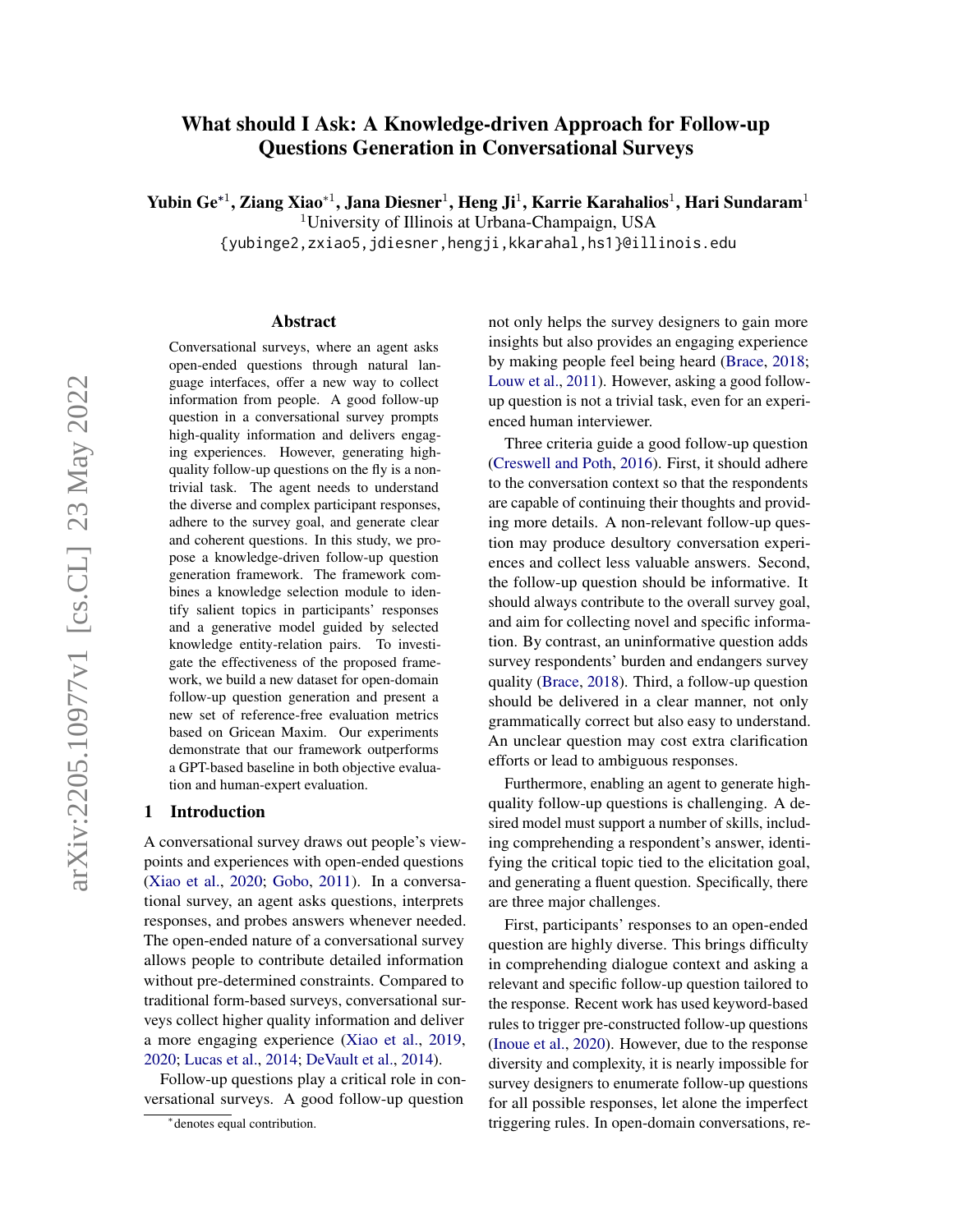searchers have developed question generation models(Wang et al., 2018), but those models could not be directly adapted to a conversational survey because the generated questions may not stick to the survey goal.

Second, it is difficult for the model to develop follow-up questions that always aim for the most important information. Unlike chit-chat where the goal is to create an engaging and coherent conversation experience, in a conversational survey, the agent needs to consistently collect useful information that contributes to the survey goal. For example, if the survey designer wants to learn people's movie preferences, knowing the respondent's preferred movie genre is more valuable than when the respondent watched the movie. Although using slot-filling with intent classification could potentially encourage the agent to stick to the task objective, the open-ended nature of the conversational survey poses challenges to slot construction and intent identification.

Third, there is no existing dataset or established evaluation metrics supporting this task specifically. Existing datasets on question generation either focused on a specific task (Su et al., 2018; SB et al., 2020) where the agent collects close-ended information with slot-filling. And datasets for chit-chat do not have an information collection goal. Moreover, evaluating the quality of a generated question is tough. The same conversation context could inspire various valid follow-up questions focusing on different perspectives and the same question could be phrased in different ways. Therefore, common text generation metrics depending on only-one ground-truth usually underestimate open-ended generated text. Most existing methods rely on human evaluation which are hard scale (Dinan et al., 2018; SB et al., 2020).

To tackle the above challenges, we proposed a knowledge-driven framework to generate followup questions for conversational surveys. Although recent generation models have shown promising results in generating coherent and engaging results, we believe it is important to exert explicit control to regulate the topic of generated questions to adhere to the overall survey goal. Therefore, we first built a knowledge selector based on BERT (Devlin et al., 2019) to predict salient entities and relations from dialogue histories as topics that are salient to the survey goal. The selected knowledge is then combined with dialogue histories as prompts, which are

fed into DialoGPT (Zhang et al., 2020) to guide the generation of follow-up questions. Additionally, we collected a new follow-up question generation dataset with paired human-annotated knowledge selection based on a large-scale commonsense knowledge base and human-written follow-up questions as ground truth. To overcome the shortcoming of relying on only-one ground-truth may limit the evaluation of open-ended generation, we proposed a new set of reference-free evaluation metrics based on Gricean Maxim (Grice, 1975), called Gricean Scores, with following aspects: *Relevance*, *Informativeness*, *Truthfulness*, *Clarity*, and *Coherence*. We believe this set of evaluation metrics can be applied to other open-ended text generation.

Our contributions are as follows:

• A question-generation framework that leverages knowledge as explicit control of generation models to create informative follow-up questions in a coherent and clear manner.

• A dataset for follow-up question generation, where we annotated entity-relation pairs and follow-up questions based on dialogue histories.

• A set of reference-free metrics based on Gricean Maxim, Gricean Scores, that evaluates open-ended text from various dimensions.

## 2 Dataset and Annotation

We built a new dataset with three considerations to support follow-up question generation in the context of conversational surveys. First, we included question-answer pairs as dialogue histories. The question should be open-ended with the goal of information collection. And the topic of the questionanswer pair should be open-domain as the topic of conversational surveys is diverse. Second, each question-answer pair should have a follow-up question that sticks to the context and aims for novel and specific information contributing to the information collection goal. Third, to explicitly include knowledge, we can annotate each utterance with entity mentions and their connected relations based on a certain commonsense knowledge base. These annotated entities and relations form the topics of follow-up questions and could guide the effective generation of high-quality follow-up questions.

### 2.1 Question-Answer Pairs Construction

We built our dataset based on OpenDialKG (Moon et al., 2019) which contains open-domain chat conversations between two human agents talking about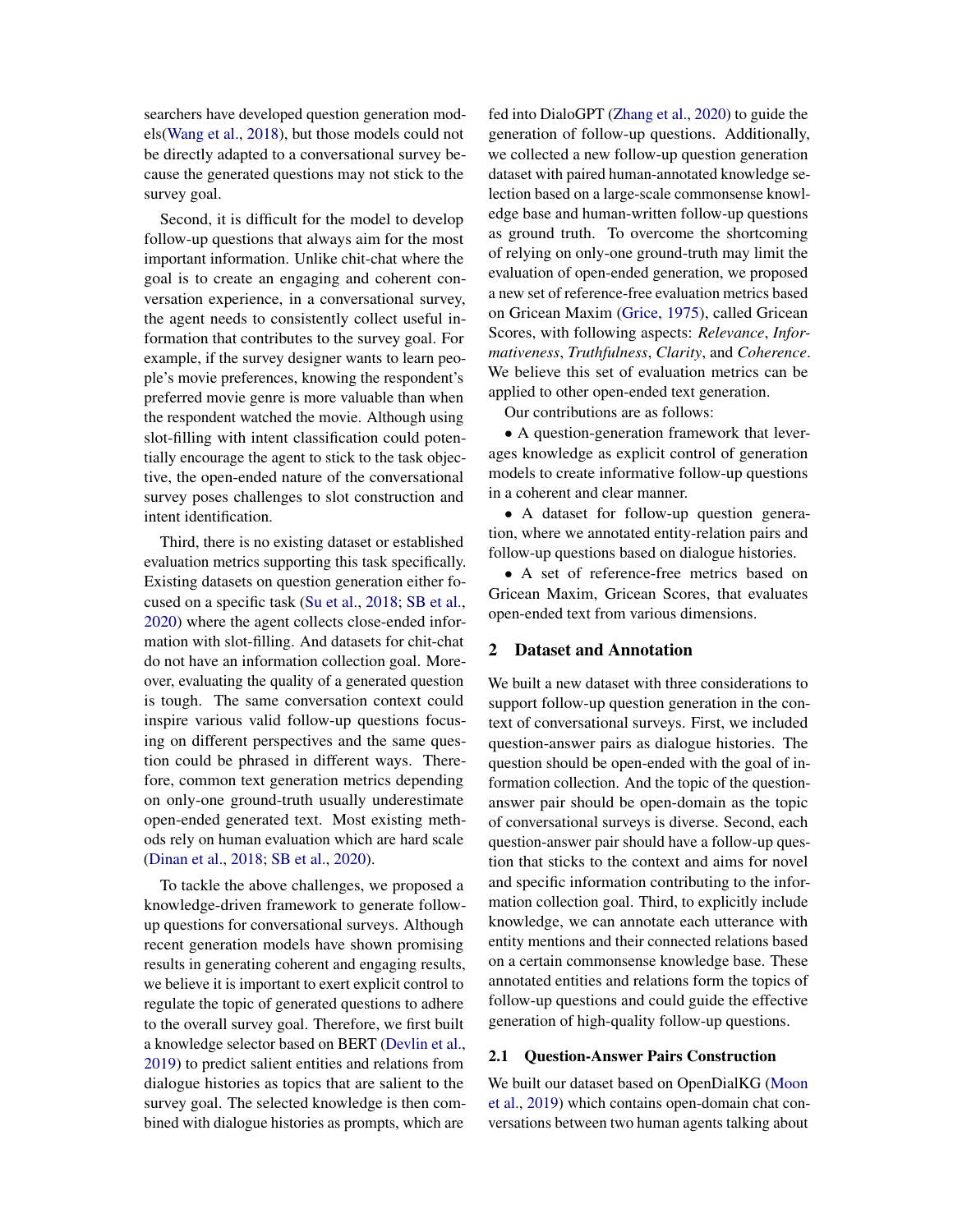| <b>Datasets</b>                      | <b>Size</b> | Domain                        | <b>Knowledge Base</b>     |
|--------------------------------------|-------------|-------------------------------|---------------------------|
| MHMC-IV (Su et al., $2018$ )         | 3.4k        | Graduate Admission            |                           |
| Interview Coaching (Su et al., 2019) | 1.2k        | Graduate Admission            | $\sqrt{C}$ (Concept Net)  |
| Weibo (Wang et al., 2018)            | 491k        | Social Media                  |                           |
| FQG (SB et al., 2020)                | 1k.         | <b>Behavioural Interviews</b> | х                         |
| OURS                                 | 10k         | General                       | $\sqrt{\text{(Frebase)}}$ |

Table 1: Statistics of our dataset and other previous datasets for follow-up question generation.

a given topic including movies, books, sports, and music. Those topics often appear in conversational surveys to build rapport and collect various responses. Each utterance in the original dataset has been manually annotated with ground-truth entities from a large-scale knowledge base, Freebase (Bast et al., 2014). We first extracted questionanswer pairs from OpenDialKG and then manually selected question-answer pairs that are open-ended and with the goal of information collection.

#### 2.2 Follow-up Questions Annotation

We invited workers on Amazon Mechanical Turk to create follow-up questions for each questionanswer pair. We first presented a dialogue history, e.g. a question-answer pair, and instructed Turkers to imagine themselves as an interviewer to collect information from their interviewees through followup questions. To facilitate the creation of highquality follow-up questions, we asked annotators first to select the most interesting and meaningful entity mentioned in the dialogue context that they may want to ask in the follow-up question. And then, annotators need to specify what relation of the selected entity they want to collect in the follow-up questions. As the last step, we instruct annotators to write a follow-up question in a clear and coherent manner based on the above information. More details are reported in the Appendix. We manually went through all annotations and made minor edits to ensure quality, and the comparisons among our dataset and previous related datasets are presented in Table 1. We compensated our workers at the rate of \$12 per hour.

### 3 Models

#### 3.1 Overview

The task of follow-up question generation is formalized as follows: given a dialogue history  $X_i$ , consisting of a QA pair  $(Q_i, A_i)$  with a set of entity mentions  $\mathcal{E}_i = \{e_1, e_2, ..., e_n\}$  and their relations  $R$ , a system is supposed to generate a follow-up

question  $Y_i$  that is specific to an entity mention  $e_j$ and its relation  $r_k$ . Here  $e_j \in \mathcal{E}_i$ ,  $r_k \in \mathcal{R}(e_j)$ , and we denote  $\mathcal{R}(e_i)$  as the set containing all relations connected to the entity  $e_i$ .

Inspired by the process of how human experts generate questions in semi-structured interviews (Wilson, 2013), we proposed a two-phase framework that can (i) carefully select an entity and a relation conditioned on the dialogue history (Section 3.2), and then (ii) generate a follow-up question which is triggered by the selected knowledge elements (Section 3.3). The overall structure of the proposed framework is shown in Figure 1.

#### 3.2 Knowledge Selection

Our knowledge selection model first encodes a dialogue history  $X_i$ , a QA pair  $(Q_i, A_i)$ , using the pre-trained language model BERT (Devlin et al., 2019). We processed the input text as a concatenation of the question  $Q_i$  and the answer  $A_i$ , and insert a special tag [CLS] at the beginning and another special tag [SEP] to separate them. The final hidden state that corresponded to [CLS] is used as the aggregate sequence representation of the dialogue history, which is denoted as  $h_i^{qa}$  $i<sup>a</sup>$ . Meanwhile, we encoded entities and relations with pre-trained knowledge embedding (e.g., TransE (Bordes et al., 2013)), and we represented them as  $\mathbf{h}_j^e$  and  $\mathbf{h}_k^r$  for the entity  $e_i$  and the relation  $r_k$ .

We considered two versions of methods to perform the knowledge selection: attention-based and MLP-based. The entity selection works same as the relation selection, and here we only introduce the entity selection for simplicity. In the attentionbased version, we regarded the probability of selecting the entity  $e_i$  as the scaled dot-product attention score (Vaswani et al., 2017) between  $h_j^e$  and  $\mathbf{h}^\text{qa}_i$  $i_i^{\text{qa}}$ , and we calculated it as follows:

$$
\mathbf{s}_{i} = \text{softmax}(\frac{\mathbf{q}_{i}\mathbf{K}_{i}^{T}}{\sqrt{d_{k}}}),
$$
 (1)

where  $\mathbf{q}_i$  is the query vector such that  $\mathbf{q}_i$  =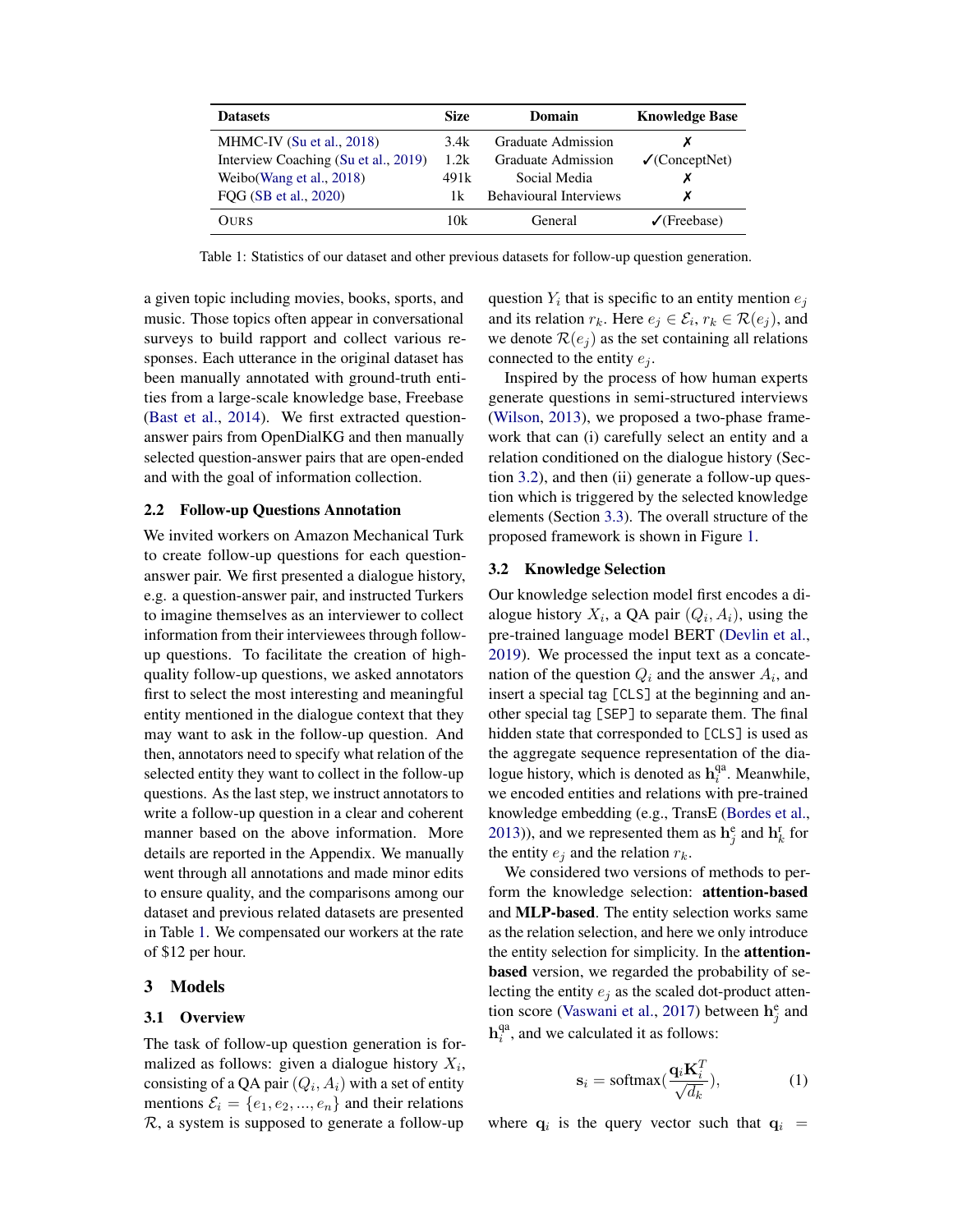

Figure 1: The overall architecture of the proposed framework.

 $\mathbf{W}^{Q}\mathbf{h}^{\text{qa}}_i$  $\mathbf{K}_i^{\text{qa}}$ ,  $\mathbf{K}_i$  is the key matrix which is a stack of key vectors  $\mathbf{W}^K \mathbf{h}^e_j$  for all  $e_j \in \mathcal{E}_i$ , and  $d_k$  is the dimension of queries and keys. As for the MLP**based** version, we simply concatenated  $h_i^{qa}$  $i^{\text{qa}}$  and  $\mathbf{h}_j^{\text{e}}$ , then input it into an MLP to predict the score:

$$
s_{ij} = \text{MLP}([\mathbf{h}_i^{\text{qa}}; \mathbf{h}_j^{\text{e}}]),\tag{2}
$$

where  $[$ .; .] denotes the concatenation operation.

Finally, we treated the selection task as a binary classification for each candidate entity and set the objective as minimizing the binary cross entropy:

$$
\mathcal{L}_{\text{ent}} = -\frac{1}{N} \sum_{i=1}^{N} \sum_{j:e_j \in \mathcal{E}_i} [y_j^i \cdot \log s_{ij} + (1 - y_j^i) \cdot \log(1 - s_{ij})], \quad (3)
$$

where N is the number of samples,  $y_j^i$  is the ground truth label for the  $j^{th}$  entity in the  $i^{th}$  sample, and it equals 1 if the corresponding entity is selected and is 0 otherwise. During the training, we took the sum of  $\mathcal{L}_{ent}$  and  $\mathcal{L}_{rel}$  as the final objective function.

### 3.3 Follow-up Question Generation

We formulated the follow-up question generation as the typical language model problem and adopt DialoGPT (Zhang et al., 2020) to solve it. DialoGPT is a neural conversational response generation model, which inherits from GPT-2 (Radford et al., 2019) and is pre-trained on 147M conversation-like exchanges extracted from Reddit comment chains. It has achieved state-of-the-art results over various dialogue generation benchmarks.

In this work, we serialized the input into one sequence and then input it into DialoGPT to estimate the language model. Specifically, we first concatenated  $Q_i$ ,  $A_i$  and  $Y_i$ , and added [EOS] at the end of

each utterance such as  $[Q_i, EOS, A_i, EOS, Y_i, EOS]$ . With the selected entity  $e_i^*$  and relation  $r_i^*$ , we manually designed a discrete template, such as "How to ask about", to combine  $e_i^*$  and  $r_i^*$  into a prompt  $P_i$ . The prompt is treated as an utterance, and is inserted between the dialogue history and the follow-up question to guide the generation. The final input can be represented as one sequence of tokens  $[u_1, u_2, ..., u_m] =$  $[Q_i, E$ OS,  $A_i$ , EOS,  $P_i$ , EOS,  $Y_i$ , EOS]. At each decoding step  $t$ , we calculated the negative log-likelihood between the predicted distribution and the ground truth from the given response:

$$
\mathcal{L}_{\text{NLL}} = -\sum_{t} \log p(u_t | u_{< t}) \tag{4}
$$

Notably, during the inference time, we only input  $[Q_i, EOS, A_i, EOS, P_i, EOS]$  into DialoGPT and let it decode the response until reaching [EOS] as the generated follow-up question.

### 4 Gricean Scores

To systematically assess the quality of generated follow-up questions, we propose a set of referencefree and content-based metrics, called Gricean Scores, grounded on Gricean Maxims (Grice, 1975). The Gricean Maxims are a collection of communication principles, to which both speaker and listener should adhere to engage in effective communication. Researchers have been using Gricean Maxims to evaluate both human-human conversations (Eskritt et al., 2008; Kleinke, 2010) and human-agent conversations (Xiao et al., 2020; Langevin et al., 2021). In the context of conducting conversational surveys, a "cooperative" interviewer would obey all the maxims to form questions and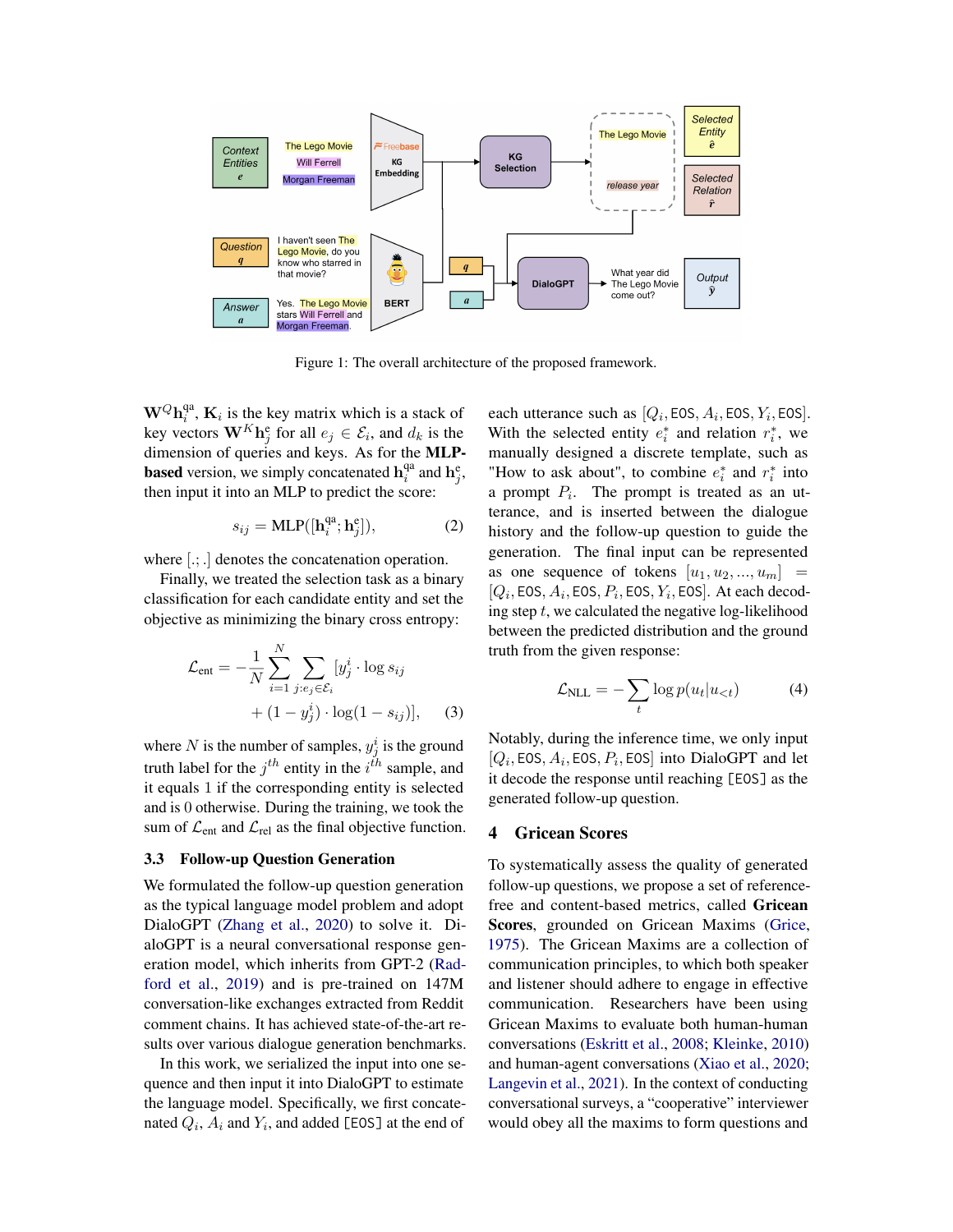probe quality responses. Those maxims include *Quantity*, *Quality*, *Relation*, and *Manner*. For our purpose, we relied on the Gricean Maxims to define a set of metrics that quantitatively measure the quality of a follow-up question generated by our models. We measured the quality of a follow-up question and calculate Gricean Scores from five aspects: *Relevance*, *Informativeness*, *Truthfulness*, *Clarity*, and *Coherence*.

Notation. We assume indexed sets  $\tilde{Q}$ ,  $\tilde{T}$  such that a generated follow-up question  $\hat{Q}_i \in \hat{\mathcal{Q}}$  corresponds to a target follow-up question  $\mathcal{T}_i \in \mathcal{T}$ . We refer the dialogue history of  $\hat{Q}_i$  as its context  $C_i$ and further represent  $\hat{Q}_i$  as a sequence of tokens  $[w_1, w_2, ..., w_N]$ . Additionally, we mark the recognized entity from  $\hat{Q}_i$  as  $\hat{e}_i$ , whose corresponding ground truth entity is represented as  $e_i$ .

Relevance. By the Gricean Maxim of relation, a high-quality follow-up question should be pertinent to the prior discussion and adhere to the overall goal of the survey. Not only do irrelevant followup questions elicit useless information, but they also burden the analysis process. We measure *Relevance* by checking if the recognized entity in the generated follow-up question is from the context entity set:

$$
REL(\hat{Q}_i) = \mathbb{1}[\hat{e}_i = e_i]
$$
 (5)

Informativeness. From the Gricean Maxim of Quantity, effective communication should be informative. In the context of a conversational survey, an agent should always ask questions that maximize the information gain in a participant's response. In a knowledge graph, an entity's out-degree centrality captures the outreach of other entities which indicates the potential information gain by probing this entity. Therefore, we measure *Informativeness* of a generated follow-up question by the out-degree centrality  $\frac{1}{1}$  of the recognized knowledge entity in the question:

$$
INFO(\hat{Q}_i) = Centrality(\hat{e}_i)
$$
 (6)

Truthfulness. According to the Gricean Maxim of Quality, a cooperative interlocutor should communicate truthfully and authentic. In our case, a high-quality follow-up question should always lead to truthful information. For example, a survey respondent would respond to a question asking for a book's release year to the best of their knowledge

but not a question about a book's director since the book does not have such an attribute. We measure *Truthfulness* of a generated follow-up question from an entity-relation perspective where the question should ask a valid relation connected to the recognized entity based on the knowledge base.

Specifically, we first train a BERT-based relation prediction model (similar to the knowledge selection model introduced in Sec. 3.2) to predict which relation is contained in  $\hat{Q}_i$ , and we denote the predicted relation as  $\hat{r}_i$ . Then we measure *Truthfulness* of  $\hat{Q}_i$  as checking whether  $\hat{r}_i$  is connected to  $\hat{e}_i$  in the knowledge base KG:

$$
TRUTH(\hat{Q}_i) = \mathbb{1}[(\hat{e}_i, \hat{r}_i) \in KG] \qquad (7)
$$

Clarity. The Gricean Maxim of Manner advocates that one should communicate in a clear and orderly manner, and therefore we require a followup question to avoid obscurity and ambiguity. We regard *Clarity* of a generated follow-up question as how well it fits in natural language, and we use an external powerful language model as an expert to provide the measurement. Hence, the perplexity of a generated follow-up question is calculated under a pre-trained language model and we pick DialoGPT because it's pre-trained on dialogue data. Specifically, we calculate it as follows:

$$
CLA(\hat{Q}_i) = \exp(-\frac{1}{N} \sum_{j}^{N} \log p_{\theta}(w_j | w_{< j})) \quad (8)
$$

Coherence. A coherent conversation reflects another aspect of Manner as well. Following previous work (Bommasani and Cardie, 2020), we evaluate the semantic *Coherence* of generated follow-up questions to dialogue histories by predicting the probability of each generated question conditioned on the previous QA pair using the powerful language model, BERT, whose pre-training tasks include this same objective.

$$
\mathbf{COH}(\hat{Q}_i) = \mathbb{1}_{\text{BERT}}(\hat{Q}_i|C_i)
$$
 (9)

### 5 Experiments

We describe the experimental design and results in this section. We first evaluated our framework's accuracy in knowledge selection and then examined the quality of generated follow-up questions with selected knowledge. The implementation details are included in Appendix, Sec. 1.

<sup>1</sup>The centrality is normalized through dividing by the maximum possible degree in the graph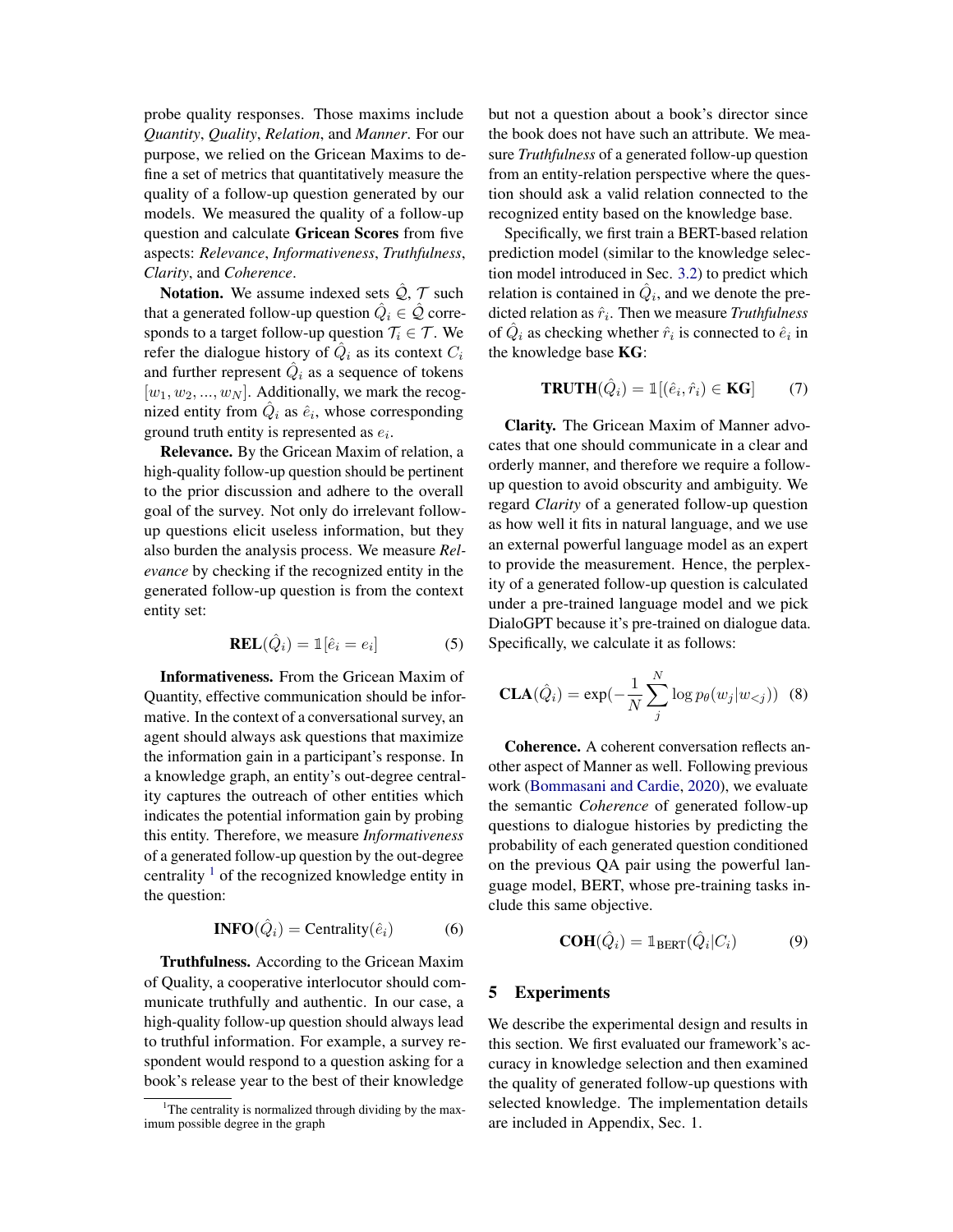| Model                   | <b>Entity Selection</b> | <b>Relation Selection</b> |       |       |
|-------------------------|-------------------------|---------------------------|-------|-------|
|                         | R@1                     | R@1                       | R@3   | R@5   |
| Attention-based         |                         |                           |       |       |
| KG Selector (w/ TransE) | 0.642                   | 0.271                     | 0.593 | 0.761 |
| (w/ TransD)             | 0.624                   | 0.295                     | 0.616 | 0.773 |
| (w/TransR)              | 0.628                   | 0.288                     | 0.612 | 0.773 |
| <b>MLP-based</b>        |                         |                           |       |       |
| KG Selector (w/ TransE) | 0.647                   | 0.283                     | 0.605 | 0.768 |
| (w/TransD)              | 0.648                   | 0.288                     | 0.613 | 0.763 |
| (w/TransR)              | 0.654                   | 0.302                     | 0.620 | 0.776 |

Table 2: Experimental results of various methods on the knowledge selection task.

### 5.1 Knowledge Selection

We first assessed the ability of our proposed framework to predict the salient knowledge chosen by human annotators given the dialogue history. The result can inform us the feasibility of explicitly separating knowledge selection from the full generation task and choosing the best model to use in our two-phase framework. Meanwhile, separating this task could increase the interpretability of the whole framework by explicitly identifying the knowledge entity and relation that trigger the generation of the follow-up question. We compared the two proposed baseline models, attention-based and MLP-based, and see how well they interact with different types of knowledge embedding, including TransE (Bordes et al., 2013), TransR (Lin et al., 2015) and TransD (Ji et al., 2015).

Table 2 shows the results of recall@k of the selection models. We can see that MLP-based models generally perform better than attentionbased models for both selection tasks, and the MLP-based model with TransR reaches the best performance with 0.654 recall@1 score on entity selection and 0.302 recall@1 score on relation selection. Based on this, we decided to use the best performing model reported here, MLP-based with TransR, for our two-phase framework in the full follow-up question generation task.

## 5.2 Follow-up Question Generation With Knowledge

We then evaluated our framework on the follow-up question generation with selected knowledge in two settings: given the gold knowledge chosen by human annotators, or the predicted knowledge by the best selection model. Additionally, we compared them with the baseline model DialoGPT without adding external knowledge to test the effectiveness of explicitly employing knowledge.

We first used *Gricean Scores* to perform the evaluation and analyzed the results using ANOVA tests with Tukey methods. As shown in Table 3, compared to the baseline model, our proposed knowledge-driven models significantly improve the quality of generated follow-up questions in terms of *Relevance* ( $F(2,3009) = 19.41, p < 0.01**$ ) and  $Truthfulness$  ( $F(2,3009) = 85.67, p < 0.01**$ ). This suggests that integrating selected knowledge as prompts is a valid approach to exerting knowledge for guiding the generation. For *Clarity* we found the baseline model performs the best  $(F(2,3009) = 15.59, p < 0.01^{**})$ . As for *Informativeness* and *Coherence*, the difference among all three methods is not significant. Three methods achieve good performance for both metrics. We think it's due to the chosen backbone, DialoGPT, which again shows the power of large pre-trained language models in text generation. Additionally, we found the difference between our model with predicted knowledge and gold knowledge for all five dimensions is not statistically significant, which suggests the robustness of our knowledge selection model. We observed that even if the chosen knowledge by the knowledge selection model is different from the ones by human annotators, our generation model can generate appropriate followup questions. It demonstrates the applicability of our proposed method for the open-ended scenario.

We further adopted the common metrics ROUGE scores (Lin, 2004) and report the results in Table 4. Our experiments again show that adding knowledge as prompts is an effective way to involve knowledge in follow-up question generation, as the two models with knowledge outperform their counterparts DialoGPT without knowledge. However, we can see there is still a gap between the model with predicted knowledge and gold knowledge, and we think the reason comes from the dif-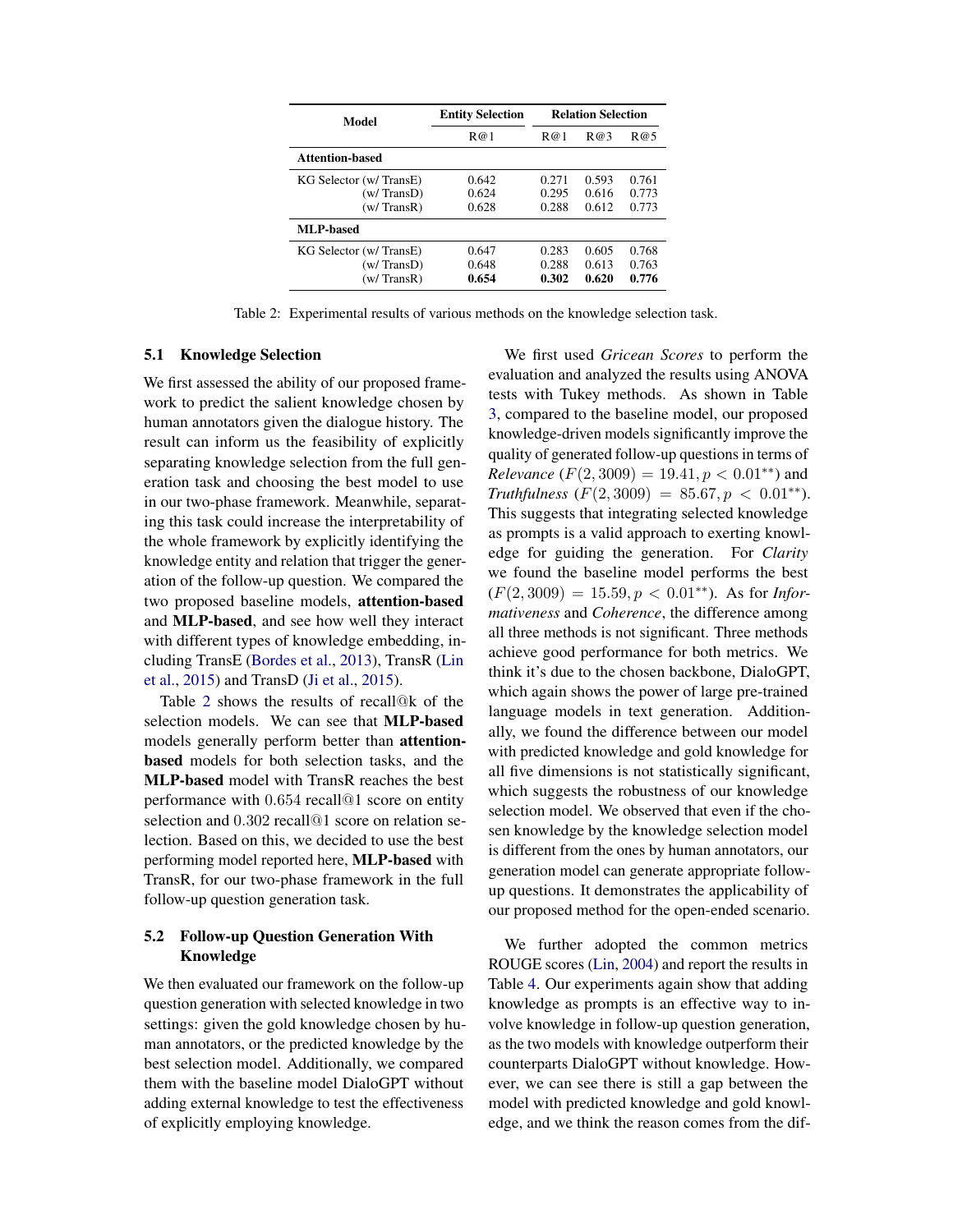| Model                    | $REL(\%)$ $\uparrow$ |      | <b>INFO</b> $\uparrow$ <b>TRUTH</b> $(\%) \uparrow$ <b>CLA</b> $\downarrow$ <b>COH</b> $(\%) \uparrow$ |      |       |
|--------------------------|----------------------|------|--------------------------------------------------------------------------------------------------------|------|-------|
| KG-FQG (w/o knowledge)   | 60.06                | 0.47 | 41.63                                                                                                  | 2.46 | 99.07 |
| (w/ predicted knowledge) | 72.51                | 0.55 | 67.93                                                                                                  | 2.92 | 98.55 |
| (w/ gold knowledge)      | 69.42                | 0.63 | 63.35                                                                                                  | 2.83 | 98.99 |

Table 3: Results of various methods on the follow-up question generation task. ↑ indicates the higher score the better, while ↓ means the lower score the better.

| Model                    | R-1   | $R-2$ | R-L   |
|--------------------------|-------|-------|-------|
| KG-FOG (w/o knowledge)   | 15.46 | 3.82  | 15.06 |
| (w/ predicted knowledge) | 19.66 | 7.12  | 19.32 |
| (w/ gold knowledge)      | 34.98 | 16.58 | 34.00 |

Table 4: ROUGE scores of various methods on the follow-up question generation task.

ferent knowledge selections, which results in generating totally different follow-up questions. For example, asking about an actor and a movie can be different, but both valid follow-up questions. However, the only-one ground truth for one test instance limits the consideration of other possibilities, and this may underestimate models' performance in open-ended text generation. By comparing to the results above, this shows the superiority of our Gricean Scores which evaluate multiple aspects of generated text without relying on ground truth text, and we believe they can be applied to the evaluation of other open-ended text generation.

### 5.3 Human Evaluation

To further explore the alignment of our proposed Gricean Scores with human judgment, we randomly sampled 50 instances from the generated follow-up questions and ground truth texts to perform a human evaluation. We first discussed a codebook based on four dimensions of Gricean Maxim on a 0 (poor) to 2 (excellent) point scale. Then two annotators that are fluent in English individually rated instances blind to the generation methods. Krippendorff's alpha ranged from 0.80 to 0.92 for each set of coding. We averaged their scores (Table 5) and performed ANOVA tests with Tukey methods to analyze the results. Overall, the results aligned with our proposed Gricean Score, where the knowledge-driven methods outperform the baseline model, DialoGPT, in all dimensions except *Manner*. The Tukey post-hoc tests showed the differences between Ground Truth and our knowledge-driven methods are not statistically significant in all four dimensions, indicating the effectiveness of our approach.

### 6 Error Analysis

Table 6 shows several examples that our model with predicted knowledge fails. In the first example, we can observe that our model picks an appropriate mentioned entity, the book *When I'm gone*, to formulate its follow-up question but asks the relation *release\_year* which has been covered in the dialogue history. This implies that our current model sometimes may not pay attention to the dialogue history when selecting a relation for asking. We believe this issue might be solved if we add additional constraints for relation prediction and only allow the knowledge selection model to select unmentioned relations.

Another kind of errors can be seen from the second example. The dialogue history mentions *The Runaway Jury* which is a novel, but our model misunderstands it as a movie even if the phrase "is written by" in the dialogue history indicates it is a book. We notice that such a problem usually happens with different entities share a same name, such as an adapted movie and its original book. Therefore, it is necessary to perform named entity disambiguation during the preprocessing, and exploring better knowledge embedding may be potentially useful in alleviate this problem as well.

### 7 Related Work

Follow-up Question Generation Previous attempts have explored this task in more specific domains and scenarios. For example, several works focused on graduate school admission interviews (Su et al., 2018, 2019) and built a small corpus by simulating interviews between participants. They have tried template filling-based and sentence retrieval-based methods for generating follow-up questions. Additionally, job interviews is another main domain of the task. To this end, SB et al. (2020) adopted pre-trained GPT-2 and finetuned it on their own collected corpus. By contrast, Inoue et al. (2020) pre-defined a set of follow-up questions under different categories and turned the generation task as a question selection problem.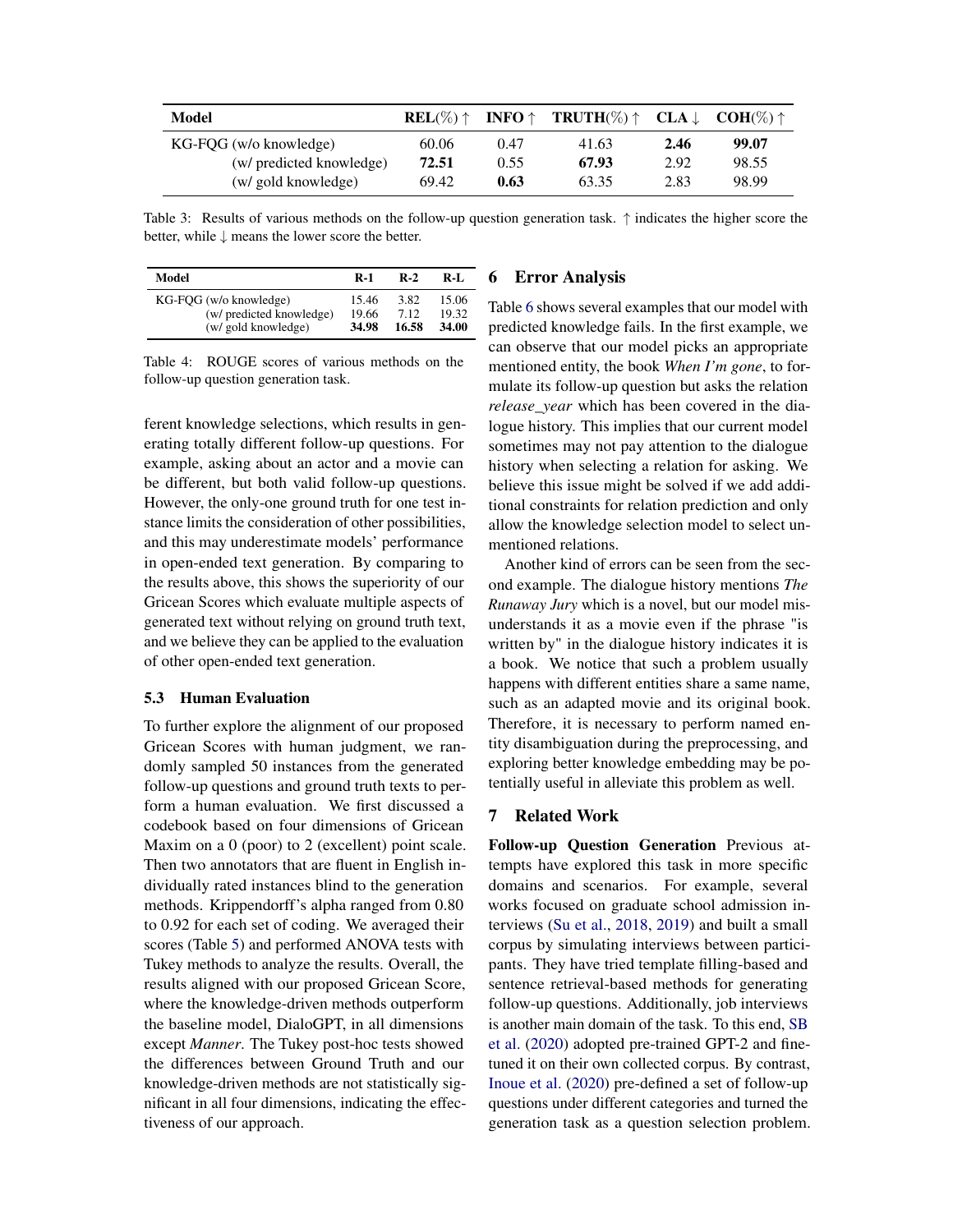| Model                           | <b>Ouantity</b> | <b>Ouality</b> | <b>Relation</b> | <b>Manner</b> |
|---------------------------------|-----------------|----------------|-----------------|---------------|
| <b>DialoGPT</b>                 | 1.41            | 1.52           | 1.40            | 1.62          |
| Ground Truth                    | $1.82**$        | $1.95**$       | $1.82**$        | 1.84          |
| KG-FQG (w/ predicted knowledge) | $1.74*$         | $1.86**$       | 1.66            | 1.84          |
| (w/ gold knowledge)             | $1.80**$        | 1.74           | $177***$        | 1.75          |

Table 5: Human Evaluation results of various methods on the follow-up question generation task.The ∗ indicate the difference against DialoGPT is statistically significant.  ${}^*p$  < 0.05.  ${}^{**}p$  < 0.01

| Dialogue<br>History                                        | - Was Two by Two released in 2016?<br>- It was, the same year When I'm<br>Gone was released, which is<br>another similar book. |
|------------------------------------------------------------|--------------------------------------------------------------------------------------------------------------------------------|
| <b>Predicted Entity:</b><br>Predicted Relation:<br>KG-FOG: | When I'm Gone<br>release_year<br>- When was "When I'm gone"<br>released?                                                       |
| Dialogue<br>History                                        | - Do you know The Runaway Jury?<br>- The Runaway Jury is written by<br>John Grisham, with a genre of<br>Suspense.              |
| Predicted Entity:<br>Predicted Relation:<br>KG-FOG:        | The Runaway Jury<br>subject<br>- What is the subject of the movie?                                                             |

Table 6: Generated examples from KG-FQG with predicted knowledge for error analysis.

Another line of related research lies in question generation in conversational systems. For example, Wang et al. (2018) devised typed decoders to model a type distribution over *interrogatives*, *topic words* and *ordinary words*, and use it to modulate the final generation distribution of a question. We focused on the task of conversational surveys where the information collection goal is more diverse. We also involved a knowledge base to guide the generative model to generate more focused and informative questions.

Dialogue Evaluation Metrics Researchers have shown that standard automatic language evaluation metrics (e.g., BLEU, METEOR) are ineffective for dialogue evaluation (Liu et al., 2016; Deriu et al., 2021; Yeh et al., 2021). Hence, recent research has proposed various automatic metrics specifically for dialogue generation, which can be divided into two categories, reference-required and reference-free, based on whether a reference utetrance is required.

Among reference-required metrics, a typical example is RUBER (Tao et al., 2018) which combines a referenced metric and an reference-free metric. The referenced metric calculates the cosine similarity of word embeddings between a generated response and a human reference, while the reference-free metric is an RNN-based scorer measures the relatedness between a generated response and its context. Based on it, BERT-RUBER (Ghazarian et al., 2019) replaces the RNN in RUBER with BERT (Devlin et al., 2019) to employ contextualized word embeddings as an improvement.

As for reference-free metrics, Lan et al. (2020) propose PONE based on BERT-RUBER to distinguish positive and negative samples from a training set. Besides, MAUDE (Sinha et al., 2020) adopts a similar training paradigm but with a different sampling strategy and uses the predicted score of a generated utterance given its context as the metric. Differently, FED (Mehri and Eskenazi, 2020) uses DialoGPT to calculates the likelihood of manually designed follow-up utterances to measure multiple qualities of dialog without any supervision.

Our *Gricean Scores* belongs to reference-free metrics, and we additionally consider the measurement from the perspective of knowledge base. Another difference is that we utilize different pretrained language models for different measurements, which are aligned well with their pretraining tasks, so that the gap between downstream inference and pre-training may not be large.

### 8 Conclusion

We focus on generating high-quality follow-up questions in conversational surveys and propose a two-phase knowledge-driven framework. Our framework first selects appropriate entity-relation pairs from dialogue histories as potential topics, and then a GPT-based model is guided by the selected knowledge to generate follow-up questions. To verify the effectiveness of the proposed framework, we additionally collect a new dataset and propose a new set of reference-free evaluation metrics called *Gricean Scores*. Extensive experimental results suggest that our framework outperforms competitive baseline models in terms of both quantitative and qualitative experiments.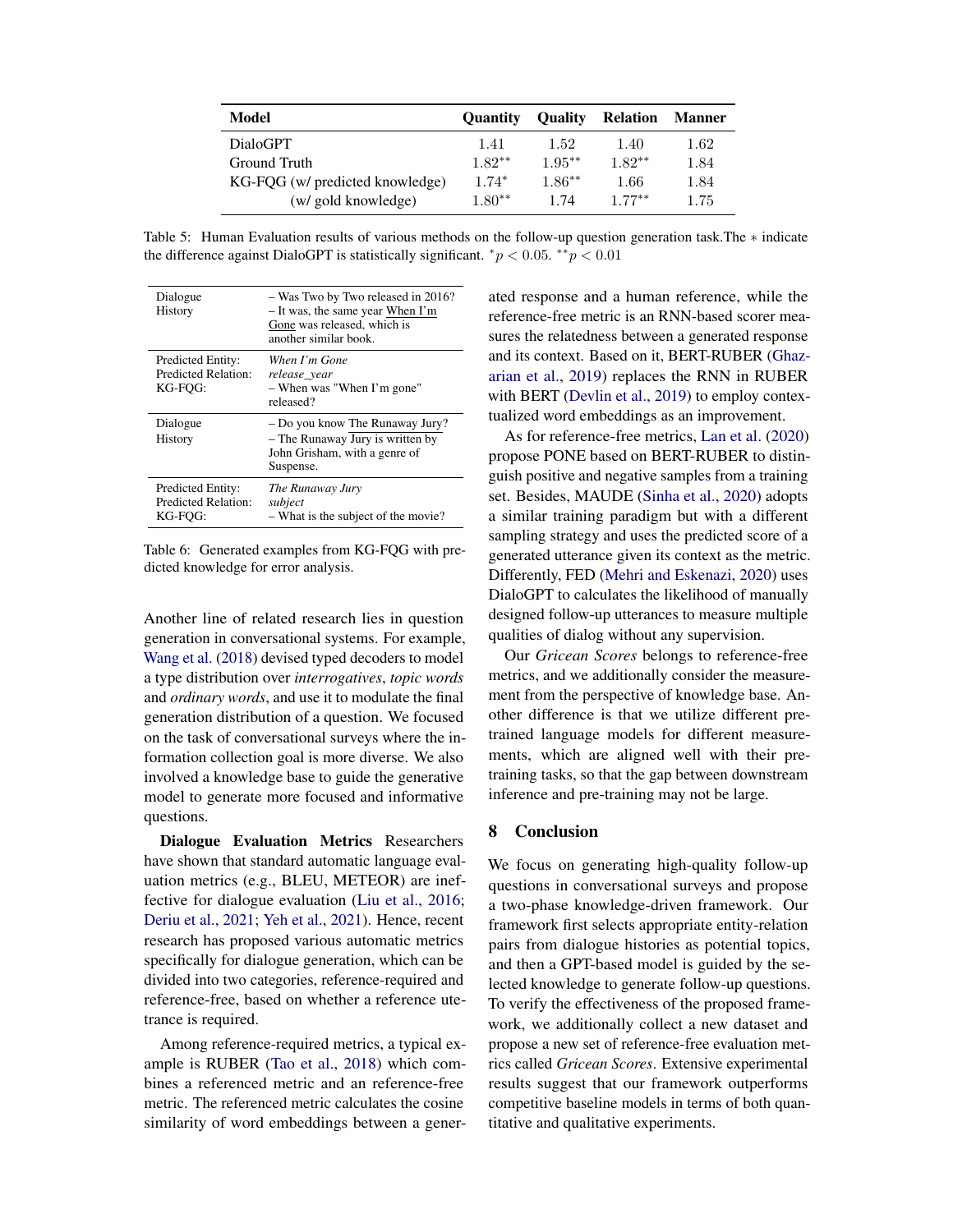### References

- Hannah Bast, Florian Bäurle, Björn Buchhold, and Elmar Haußmann. 2014. Easy access to the freebase dataset. In *Proceedings of the 23rd International Conference on World Wide Web (WWW)*.
- Rishi Bommasani and Claire Cardie. 2020. Intrinsic evaluation of summarization datasets. In *Proceedings of the 2020 Conference on Empirical Methods in Natural Language Processing (EMNLP)*.
- Antoine Bordes, Nicolas Usunier, Alberto Garcia-Duran, Jason Weston, and Oksana Yakhnenko. 2013. Translating embeddings for modeling multirelational data. In *Advances in Neural Information Processing Systems (NeurIPS)*.
- Ian Brace. 2018. *Questionnaire design: How to plan, structure and write survey material for effective market research*. Kogan Page Publishers.
- John W Creswell and Cheryl N Poth. 2016. *Qualitative inquiry and research design: Choosing among five approaches*. Sage publications.
- Jan Deriu, Alvaro Rodrigo, Arantxa Otegi, Guillermo Echegoyen, Sophie Rosset, Eneko Agirre, and Mark Cieliebak. 2021. Survey on evaluation methods for dialogue systems. *Artificial Intelligence Review*, 54(1):755–810.
- David DeVault, Ron Artstein, Grace Benn, Teresa Dey, Ed Fast, Alesia Gainer, Kallirroi Georgila, Jon Gratch, Arno Hartholt, Margaux Lhommet, et al. 2014. Simsensei kiosk: A virtual human interviewer for healthcare decision support. In *Proceedings of the 2014 international conference on Autonomous agents and multi-agent systems*, pages 1061–1068.
- Jacob Devlin, Ming-Wei Chang, Kenton Lee, and Kristina Toutanova. 2019. Bert: Pre-training of deep bidirectional transformers for language understanding. In *Proceedings of the 2019 Conference of the North American Chapter of the Association for Computational Linguistics: Human Language Technologies (NAACL-HLT)*.
- Emily Dinan, Stephen Roller, Kurt Shuster, Angela Fan, Michael Auli, and Jason Weston. 2018. Wizard of wikipedia: Knowledge-powered conversational agents. In *International Conference on Learning Representations*.
- Michelle Eskritt, Juanita Whalen, and Kang Lee. 2008. Preschoolers can recognize violations of the gricean maxims. *British Journal of Developmental Psychology*, 26(3):435–443.
- Sarik Ghazarian, Johnny Wei, Aram Galstyan, and Nanyun Peng. 2019. Better automatic evaluation of open-domain dialogue systems with contextualized embeddings. In *Proceedings of the Workshop on Methods for Optimizing and Evaluating Neural Language Generation*, pages 82–89, Minneapolis, Minnesota. Association for Computational Linguistics.
- Giampietro Gobo. 2011. *Back to Likert: Towards a conversational survey*. Sage.
- Herbert P Grice. 1975. Logic and conversation. In *Speech acts*, pages 41–58. Brill.
- Koji Inoue, Kohei Hara, Divesh Lala, Kenta Yamamoto, Shizuka Nakamura, Katsuya Takanashi, and Tatsuya Kawahara. 2020. Job interviewer android with elaborate follow-up question generation. In *Proceedings of the 2020 International Conference on Multimodal Interaction*.
- Guoliang Ji, Shizhu He, Liheng Xu, Kang Liu, and Jun Zhao. 2015. Knowledge graph embedding via dynamic mapping matrix. In *Proceedings of the 53rd Annual Meeting of the Association for Computational Linguistics and the 7th International Joint Conference on Natural Language Processing (ACL-IJCNLP)*.
- Sonja Kleinke. 2010. Speaker activity and grice's maxims of conversation at the interface of pragmatics and cognitive linguistics. *Journal of pragmatics*, 42(12):3345–3366.
- Tian Lan, Xian-Ling Mao, Wei Wei, Xiaoyan Gao, and Heyan Huang. 2020. Pone: A novel automatic evaluation metric for open-domain generative dialogue systems. *ACM Transactions on Information Systems (TOIS)*, 39(1):1–37.
- Raina Langevin, Ross J Lordon, Thi Avrahami, Benjamin R Cowan, Tad Hirsch, and Gary Hsieh. 2021. Heuristic evaluation of conversational agents. In *Proceedings of the 2021 CHI Conference on Human Factors in Computing Systems*, pages 1–15.
- Chin-Yew Lin. 2004. Rouge: A package for automatic evaluation of summaries. In *Text summarization branches out*, pages 74–81.
- Yankai Lin, Zhiyuan Liu, Maosong Sun, Yang Liu, and Xuan Zhu. 2015. Learning entity and relation embeddings for knowledge graph completion. In *Twenty-ninth AAAI conference on artificial intelligence (AAAI)*.
- Chia-Wei Liu, Ryan Lowe, Iulian Vlad Serban, Mike Noseworthy, Laurent Charlin, and Joelle Pineau. 2016. How not to evaluate your dialogue system: An empirical study of unsupervised evaluation metrics for dialogue response generation. In *Proceedings of the 2016 Conference on Empirical Methods in Natural Language Processing*, pages 2122–2132.
- Stephen Louw, R Watson Todd, and P Jimarkon. 2011. Active listening in qualitative research interviews. In *Proceedings of the International Conference: Research in Applied Linguistics, April*.
- Gale M Lucas, Jonathan Gratch, Aisha King, and Louis-Philippe Morency. 2014. It's only a computer: Virtual humans increase willingness to disclose. *Computers in Human Behavior*, 37:94–100.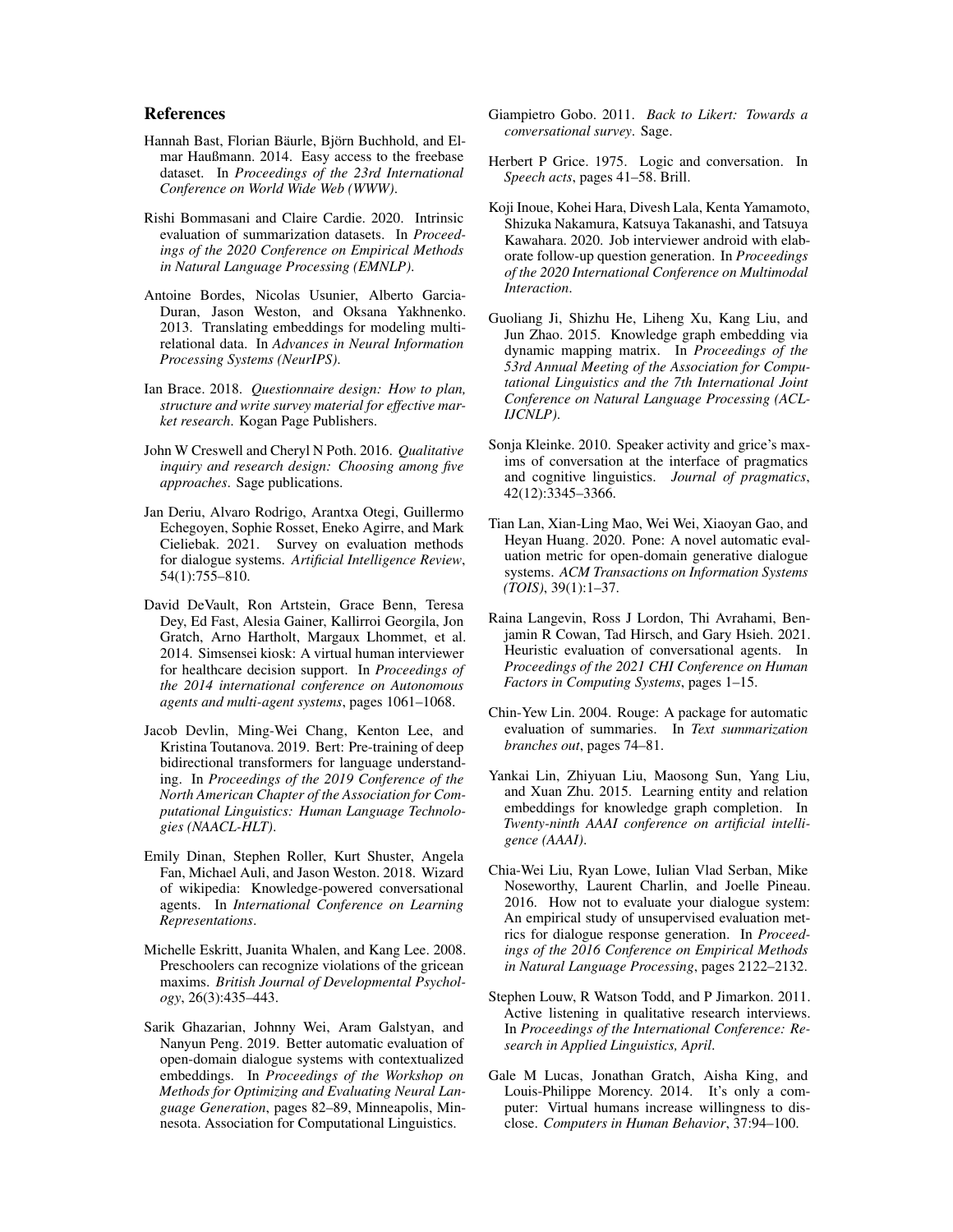- Shikib Mehri and Maxine Eskenazi. 2020. Unsupervised evaluation of interactive dialog with DialoGPT. In *Proceedings of the 21th Annual Meeting of the Special Interest Group on Discourse and Dialogue*, pages 225–235.
- Seungwhan Moon, Pararth Shah, Anuj Kumar, and Rajen Subba. 2019. Opendialkg: Explainable conversational reasoning with attention-based walks over knowledge graphs. In *Proceedings of the 57th Annual Meeting of the Association for Computational Linguistics (ACL)*.
- Alec Radford, Jeffrey Wu, Rewon Child, David Luan, Dario Amodei, Ilya Sutskever, et al. 2019. Language models are unsupervised multitask learners. *OpenAI blog*, 1(8):9.
- Pooja Rao SB, Manish Agnihotri, and Dinesh Babu Jayagopi. 2020. Automatic follow-up question generation for asynchronous interviews. In *Proceedings of the Workshop on Intelligent Information Processing and Natural Language Generation*.
- Koustuv Sinha, Prasanna Parthasarathi, Jasmine Wang, Ryan Lowe, William L Hamilton, and Joelle Pineau. 2020. Learning an unreferenced metric for online dialogue evaluation. In *Proceedings of the 58th Annual Meeting of the Association for Computational Linguistics*, pages 2430–2441.
- Ming-Hsiang Su, Chung-Hsien Wu, and Yi Chang. 2019. Follow-up question generation using neural tensor network-based domain ontology population in an interview coaching system. In *INTER-SPEECH*.
- Ming-Hsiang Su, Chung-Hsien Wu, Kun-Yi Huang, Qian-Bei Hong, and Huai-Hung Huang. 2018. Follow-up question generation using pattern-based seq2seq with a small corpus for interview coaching. In *INTERSPEECH*.
- Chongyang Tao, Lili Mou, Dongyan Zhao, and Rui Yan. 2018. Ruber: An unsupervised method for automatic evaluation of open-domain dialog systems. In *Thirty-Second AAAI Conference on Artificial Intelligence*.
- Ashish Vaswani, Noam Shazeer, Niki Parmar, Jakob Uszkoreit, Llion Jones, Aidan N Gomez, Łukasz Kaiser, and Illia Polosukhin. 2017. Attention is all you need. In *Advances in neural information processing systems (NIPS)*.
- Yansen Wang, Chenyi Liu, Minlie Huang, and Liqiang Nie. 2018. Learning to ask questions in opendomain conversational systems with typed decoders. In *Proceedings of the 56th Annual Meeting of the Association for Computational Linguistics (ACL)*.
- Chauncey Wilson. 2013. *Interview techniques for UX practitioners: A user-centered design method*. Newnes.
- Ziang Xiao, Michelle X Zhou, and Wai-Tat Fu. 2019. Who should be my teammates: Using a conversational agent to understand individuals and help teaming. In *Proceedings of the 24th International Conference on Intelligent User Interfaces*, pages 437–447.
- Ziang Xiao, Michelle X Zhou, Q Vera Liao, Gloria Mark, Changyan Chi, Wenxi Chen, and Huahai Yang. 2020. Tell me about yourself: Using an ai-powered chatbot to conduct conversational surveys with open-ended questions. *ACM Transactions on Computer-Human Interaction (TOCHI)*, 27(3):1– 37.
- Yi-Ting Yeh, Maxine Eskenazi, and Shikib Mehri. 2021. A comprehensive assessment of dialog evaluation metrics. In *The First Workshop on Evaluations and Assessments of Neural Conversation Systems*, pages 15–33.
- Yizhe Zhang, Siqi Sun, Michel Galley, Yen-Chun Chen, Chris Brockett, Xiang Gao, Jianfeng Gao, Jingjing Liu, and Bill Dolan. 2020. DIALOGPT : Largescale generative pre-training for conversational response generation. In *Proceedings of the 58th Annual Meeting of the Association for Computational Linguistics: System Demonstrations (ACL)*.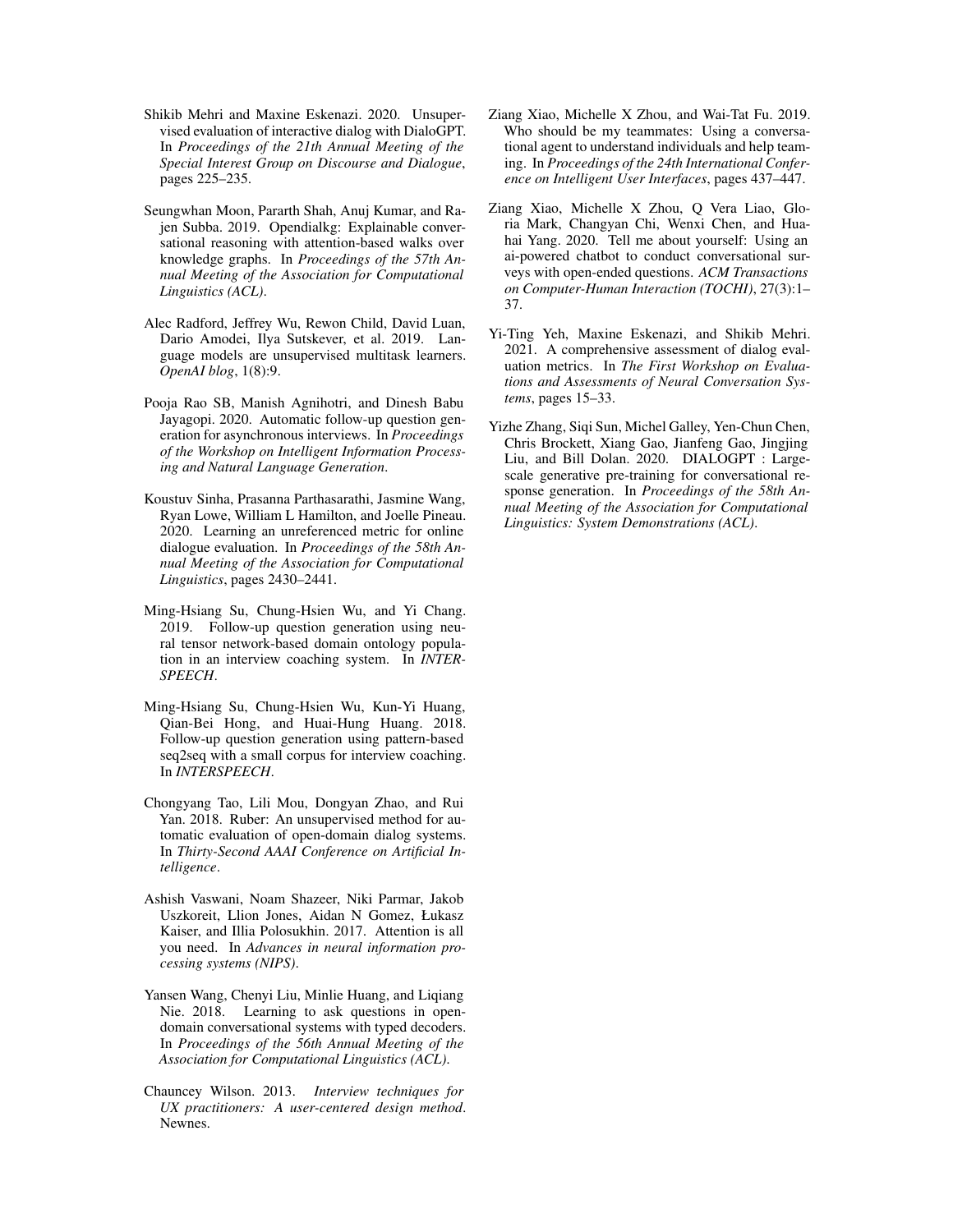# What should I Ask: A Knowledge-driven Approach for Follow-up Questions Generation in Conversational Surveys

Appendix

### 1 Implementation Details

All the knowledge selection models use  $BERT_{\text{large}}$ as the backbone encoder which is initialized with the pre-trained uncased weights. We use  $OpenKE<sup>1</sup>$ to pre-train all knowledge embeddings. Models are implemented by Pytorch framework (Paszke et al., 2019) and Huggingface transformers (Wolf et al., 2020). We tune the parameters of each knowledge selection model with the following search space (bold indicate the choice for our final model according to the performance on the validation set): KG embeddings size: {100, 200, 300, 400, 500}, hidden states: {100, 200, 300, 400, 500, 600, 700}. The selection models are optimized by AdamW (Loshchilov and Hutter, 2018) with the learning rate of  $4e - 5$  and the linear learning scheduler. A default setting trains for 50 epochs, using a batch size of 20. Early stopping is adopted if performance on the validation set doesn't increase for consecutive 10 epochs.

As for the generative model, we initialize it with DialoGPT<sub>large</sub> and also use AdamW with the linear learning scheduler to fine-tune models. The learning rate is set to  $5e - 5$ . Similarly, we train the model for 5 epochs with the batch size 1 by default, and use early stopping to stop the training when the performance on the validation set doesn't improve for consecutive 5 epochs. During the generation, we use beam search with beam size 2.

## 2 Data Annotation Process

We built a web interface to annotate the dataset, see Figure 1. Before the annotation task, we first showed a tutorial (Figure 2) to explain the purpose of the task, what information is required, and how to complete the task. To facilitate the creation of high-quality follow-up questions, we asked annotators first to select the most interesting and meaningful entity mentioned in the dialogue context that

they may want to ask in the follow-up question. And then, annotators need to specify what relation of the selected entity they want to collect in the follow-up questions. As the last step, we instruct annotators to write a follow-up question in a clear and coherent manner based on the above information. At the end of the tutorial, we ask all annotators to complete a tutorial task to ensure their understanding of the process.

### 3 Dataset Statistics

The final dataset we collect consists of 10040 dialogues, which we divide into 8032 for train, 1004 for validation, and 1004 for the test. A total of 8165 unique entities are mentioned in the questionanswer pairs. On average, each question-answer pair mentioned 2.45 unique entities. And for each mentioned entity, the average number of connected relations is 9.44. More details are shown in Table 1. Regarding the annotated follow-up question for each question-answer pair, there are a total of 3917 'What' questions, 81 'How' questions, 341 'When' questions, 2619 'Who' questions, 12 'Why' questions, 806 'Which' questions, 716 'Where' Questions, and 1548 closed-ended questions.

#### **References**

- Ilya Loshchilov and Frank Hutter. 2018. Decoupled weight decay regularization. In *International Conference on Learning Representations (ICLR)*.
- Adam Paszke, Sam Gross, Francisco Massa, Adam Lerer, James Bradbury, Gregory Chanan, Trevor Killeen, Zeming Lin, Natalia Gimelshein, Luca Antiga, Alban Desmaison, Andreas Kopf, Edward Yang, Zachary DeVito, Martin Raison, Alykhan Tejani, Sasank Chilamkurthy, Benoit Steiner, Lu Fang, Junjie Bai, and Soumith Chintala. 2019. Pytorch: An imperative style, high-performance deep learning library. In *Advances in Neural Information Processing Systems (NeurIPS)*.

Thomas Wolf, Lysandre Debut, Victor Sanh, Julien

<sup>1</sup> http://openke.thunlp.org/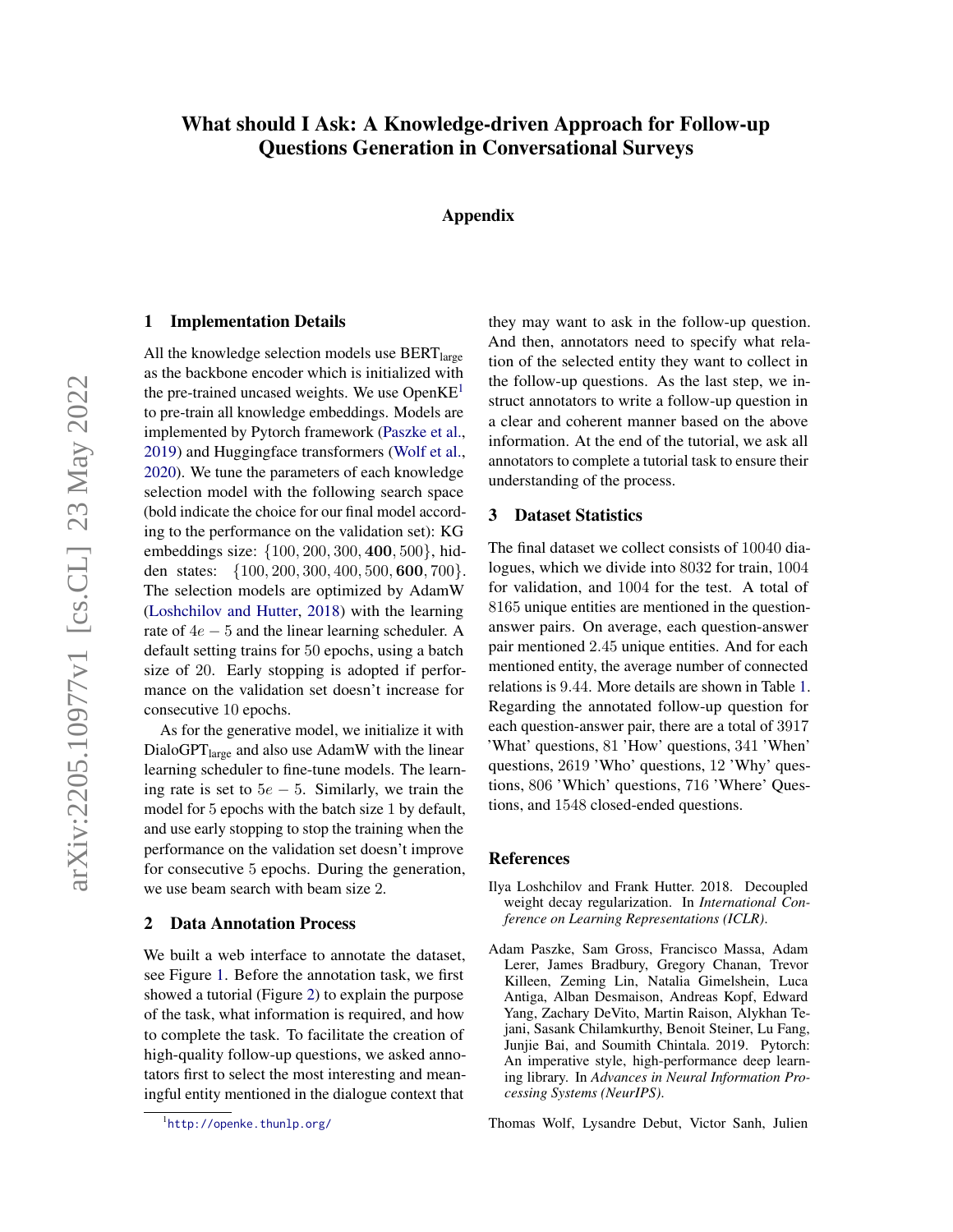|                            | Train  | Validation | Test  |
|----------------------------|--------|------------|-------|
| Number of Dialogues        | 8032   | 1004       | 1004  |
| Number of Utterances       | 311298 | 38739      | 38002 |
| Number of Unique Entities  | 7429   | 1910       | 1920  |
| Avg. Entities per Dialogue | 2.44   | 2.45       | 2.48  |

Table 1: Dataset statistics of the Knowledge-Driven Follow-up Question Generation Task.

Chaumond, Clement Delangue, Anthony Moi, Pierric Cistac, Tim Rault, Remi Louf, Morgan Funtowicz, Joe Davison, Sam Shleifer, Patrick von Platen, Clara Ma, Yacine Jernite, Julien Plu, Canwen Xu, Teven Le Scao, Sylvain Gugger, Mariama Drame, Quentin Lhoest, and Alexander Rush. 2020. Transformers: State-of-the-art natural language processing. In *Proceedings of the 2020 Conference on Empirical Methods in Natural Language Processing: System Demonstrations (EMNLP)*.